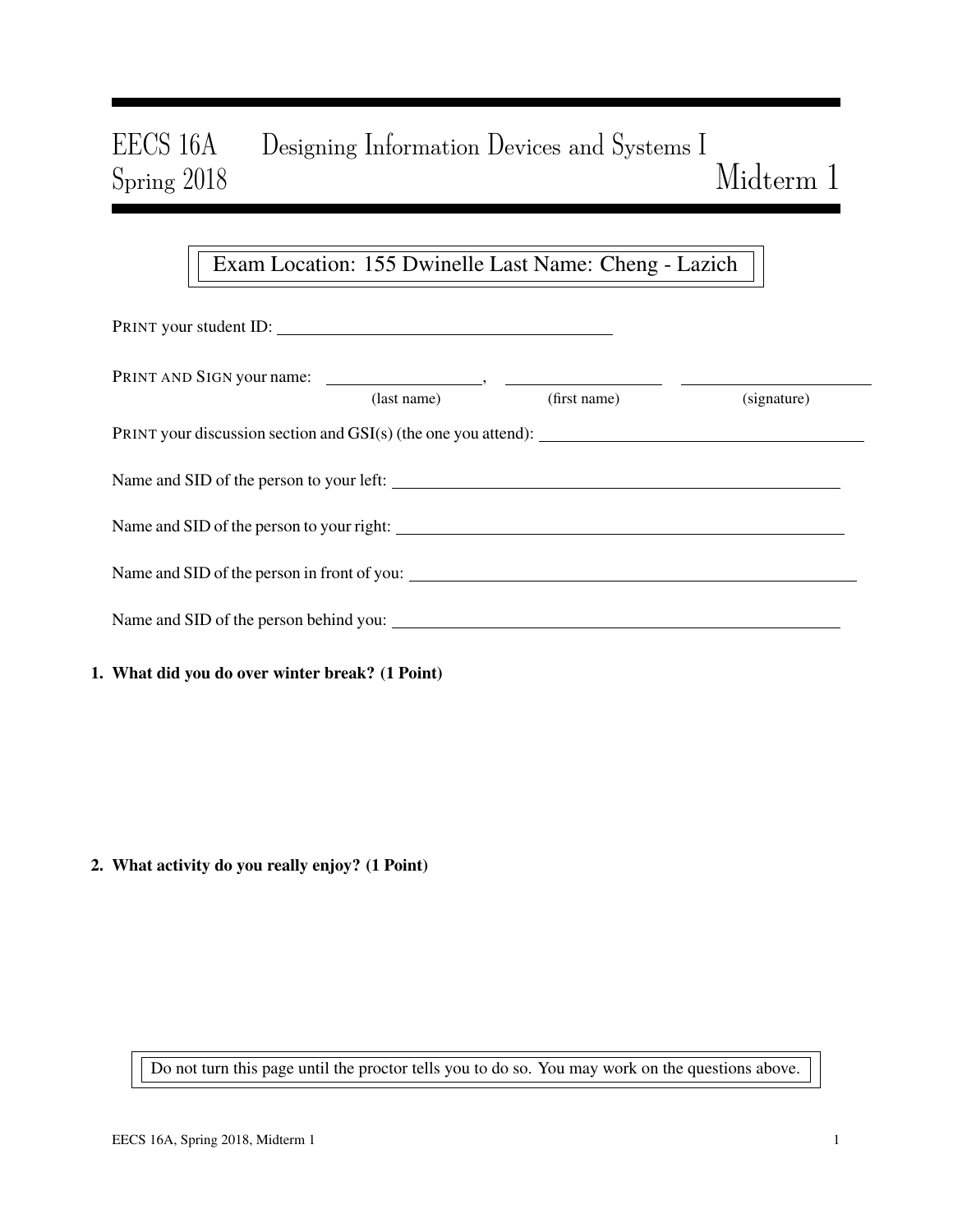### 3. System of Equations (4 points)

Solve the following system of equations using Gaussian elimination. If there is no solution, explain why.

$$
x+3y-z = 4
$$
  

$$
4x - y + 2z = 8
$$
  

$$
2x-7y+4z = -3
$$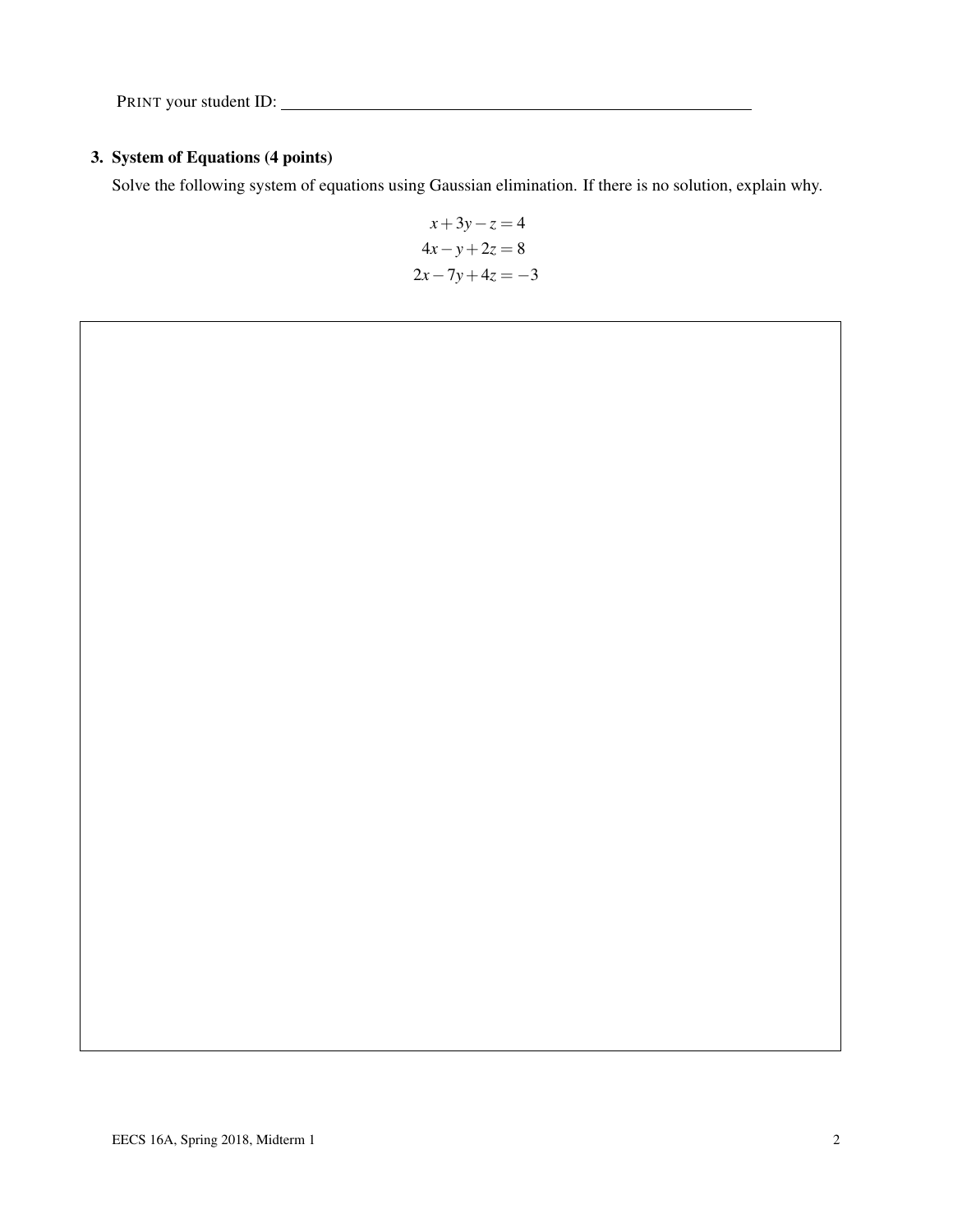#### 4. Eig-dentical Eigenvalues (10 points)

(a) (2 points) Consider the following matrix:

$$
\mathbf{A} = \begin{bmatrix} 2 & 1 \\ -1 & a \end{bmatrix}
$$

Is  $\vec{v} = \begin{bmatrix} 3 \\ 4 \end{bmatrix}$ −8 in the column space of **A** when  $a = 3$ ? Justify your answer in 1-2 sentences.

(b) (8 points) Solve for the value of *a* that yields the smallest possible identical eigenvalues for the matrix A.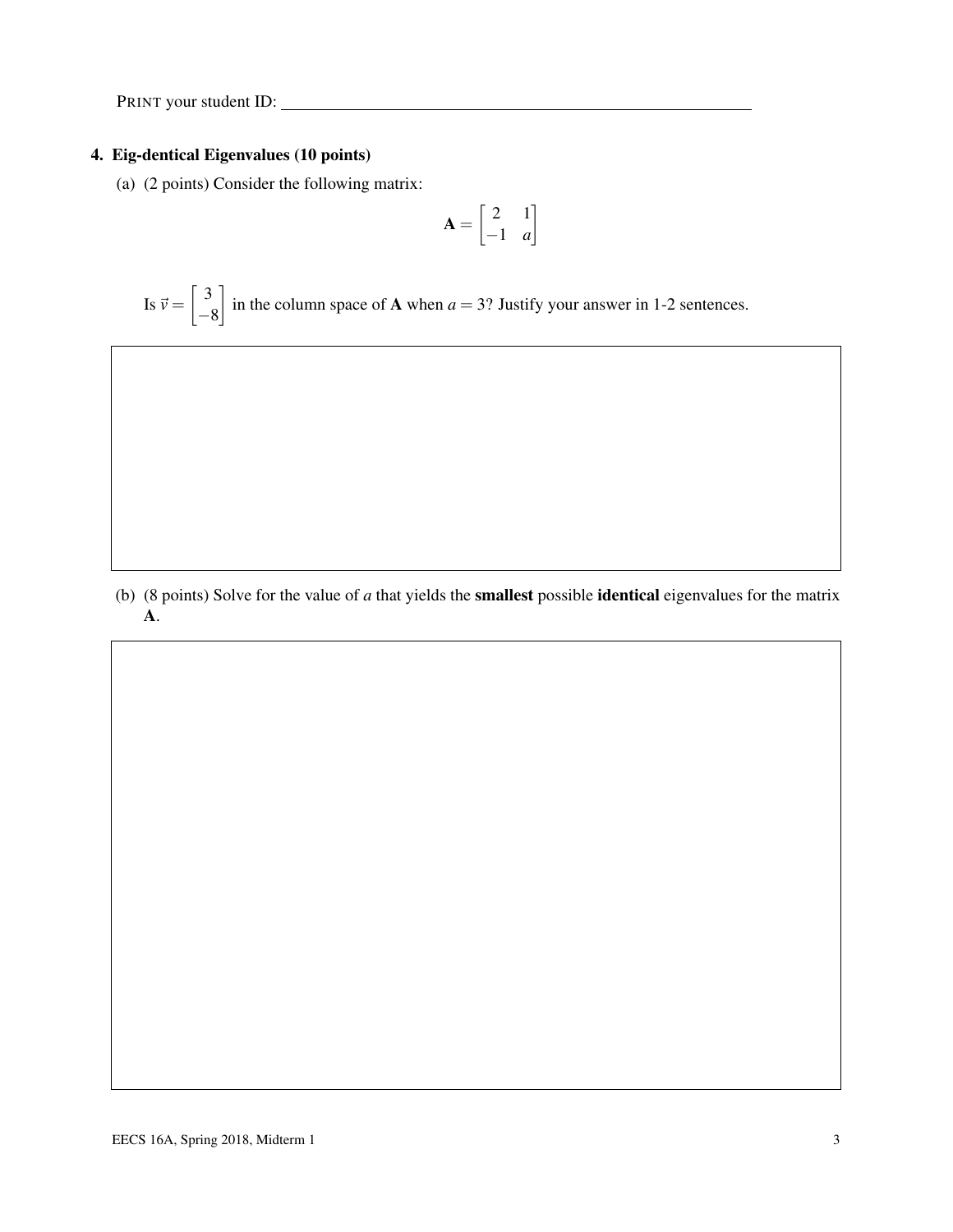### 5. Nullspace (8 points)

$$
\mathbf{M} = \begin{bmatrix} 1 & 0 & 4 \\ 1 & 2 & 6 \\ 0 & 1 & x \end{bmatrix}
$$

(a) (3 points) Find all the values for x such that M has a trivial nullspace (this means that the nullspace contains only the zero vector).

(b) (5 points) Find a value for *x* such that it has a nontrivial nullspace and solve for the nullspace.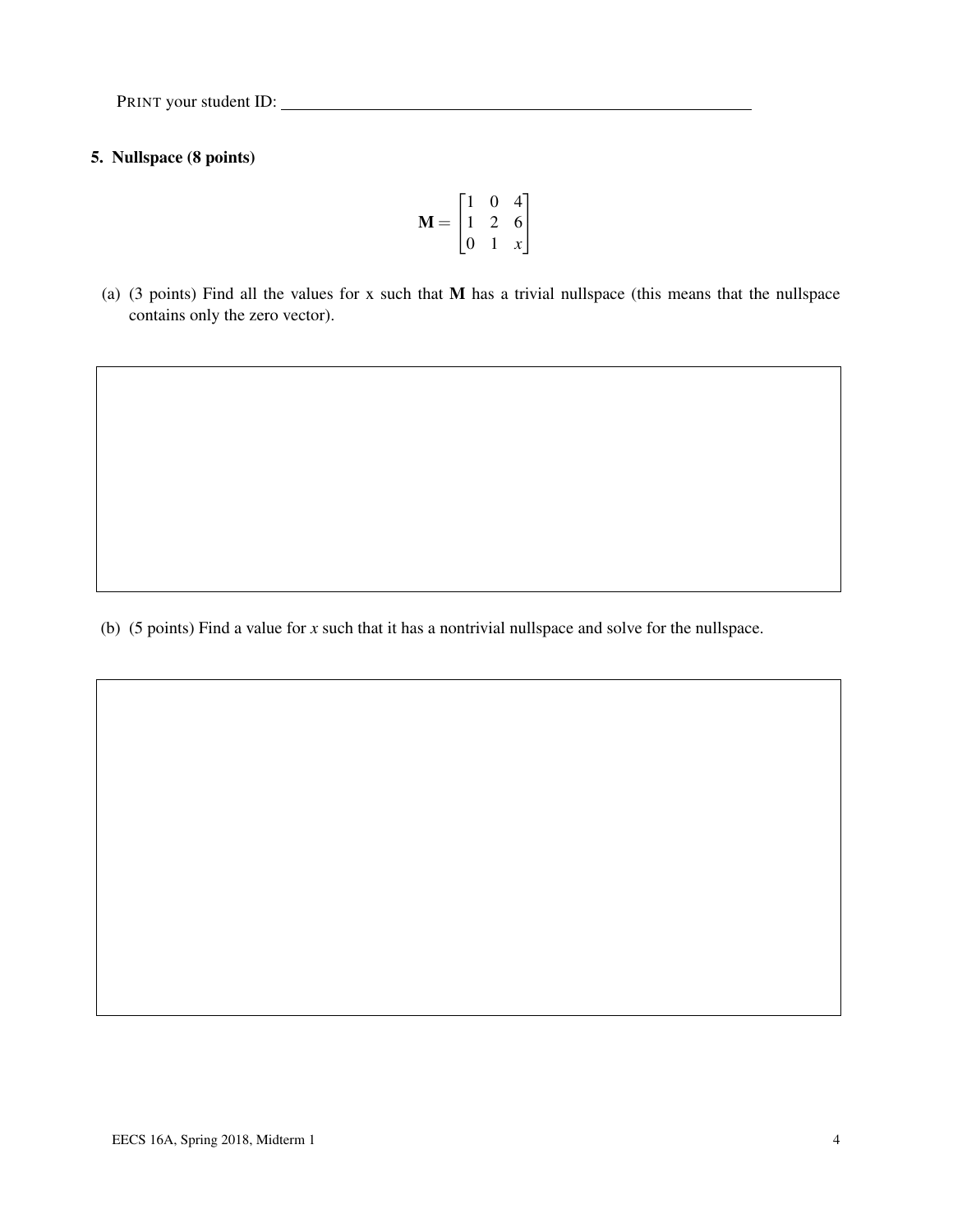#### 6. Vectors and Bases and Spans, Oh My! (6 points)

$$
\mathbf{A} = \left\{ \begin{bmatrix} 1 \\ 2 \\ 3 \end{bmatrix}, \begin{bmatrix} 2 \\ 8 \\ 5 \end{bmatrix} \right\}
$$

$$
\mathbf{B} = \left\{ \begin{bmatrix} 4 \\ 0 \\ 0 \end{bmatrix}, \begin{bmatrix} 0 \\ 0 \\ 2 \end{bmatrix}, \begin{bmatrix} 0 \\ 3 \\ 0 \end{bmatrix}, \begin{bmatrix} 0 \\ 0 \\ 0 \end{bmatrix}, \begin{bmatrix} 5 \\ 3 \\ 2 \end{bmatrix} \right\}
$$

$$
\mathbf{C} = \left\{ \begin{bmatrix} \frac{\sqrt{3}}{2} \\ \frac{1}{2} \\ 0 \end{bmatrix}, \begin{bmatrix} \frac{1}{2} \\ \frac{\sqrt{2}}{2} \\ 0 \end{bmatrix}, \begin{bmatrix} 0 \\ 0 \\ 1 \end{bmatrix} \right\}
$$

$$
\mathbf{D} = \left\{ \begin{bmatrix} 2 \\ 4.5 \\ 5 \end{bmatrix}, \begin{bmatrix} 0.5 \\ 0 \\ 3.75 \end{bmatrix}, \begin{bmatrix} 1.5 \\ 4.5 \\ 1.25 \end{bmatrix} \right\}
$$

(a) (2 points) Select from  $(A)$ ,  $(B)$ ,  $(C)$ ,  $(D)$  all sets of vectors above that *span*  $\mathbb{R}^3$ , and write their corresponding letter below. If none span  $\mathbb{R}^3$ , write "none".

(b) (2 points) Select from (A), (B), (C), (D) all sets of vectors above that *form a basis* for  $\mathbb{R}^3$ , and write their corresponding letter below. If none form a basis for  $\mathbb{R}^3$ , write "none".

(c) (2 points) Can a set that contains the zero vector ever be a basis for  $\mathbb{R}^n$ ? Explain in one or two sentences why or why not.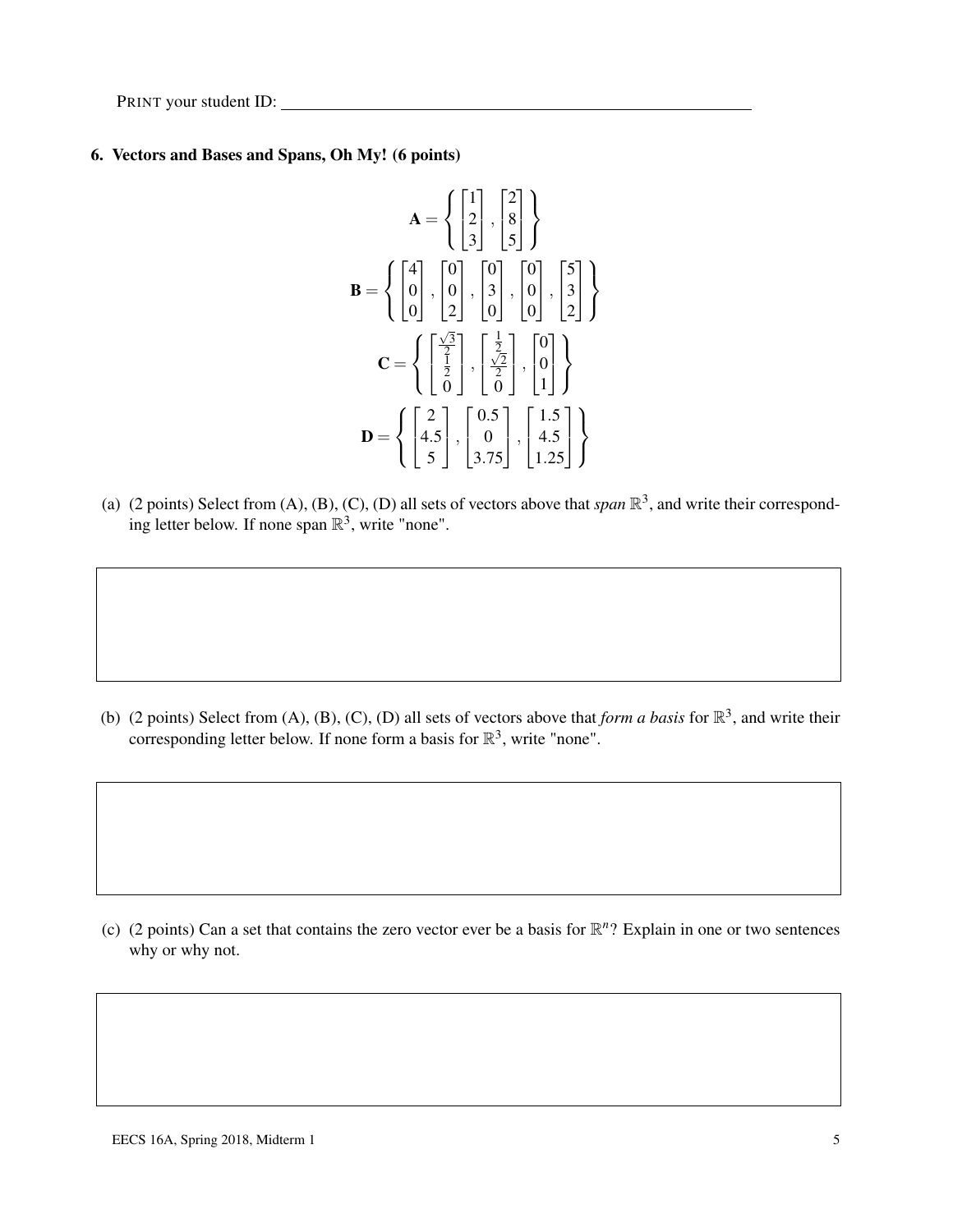#### 7. Proofs! Oh null! (10 points)

(a) (3 points) Show that if  $\vec{x} \in Null(A)$  then  $A\vec{x} + A^2\vec{x} + \cdots + A^n\vec{x} = \vec{0}$ .

(b) (4 points) Suppose we have a square matrix **A** with full rank and a matrix **B**. Show that  $Null(AB) = Null(B)$ .

(c) (3 points) Conceptually, if a state-transition matrix has a non-trivial nullspace (i.e. non-zero) is the information about previous states preserved? Circle your answer, then give 1-2 sentences of justification.

Yes No Sometimes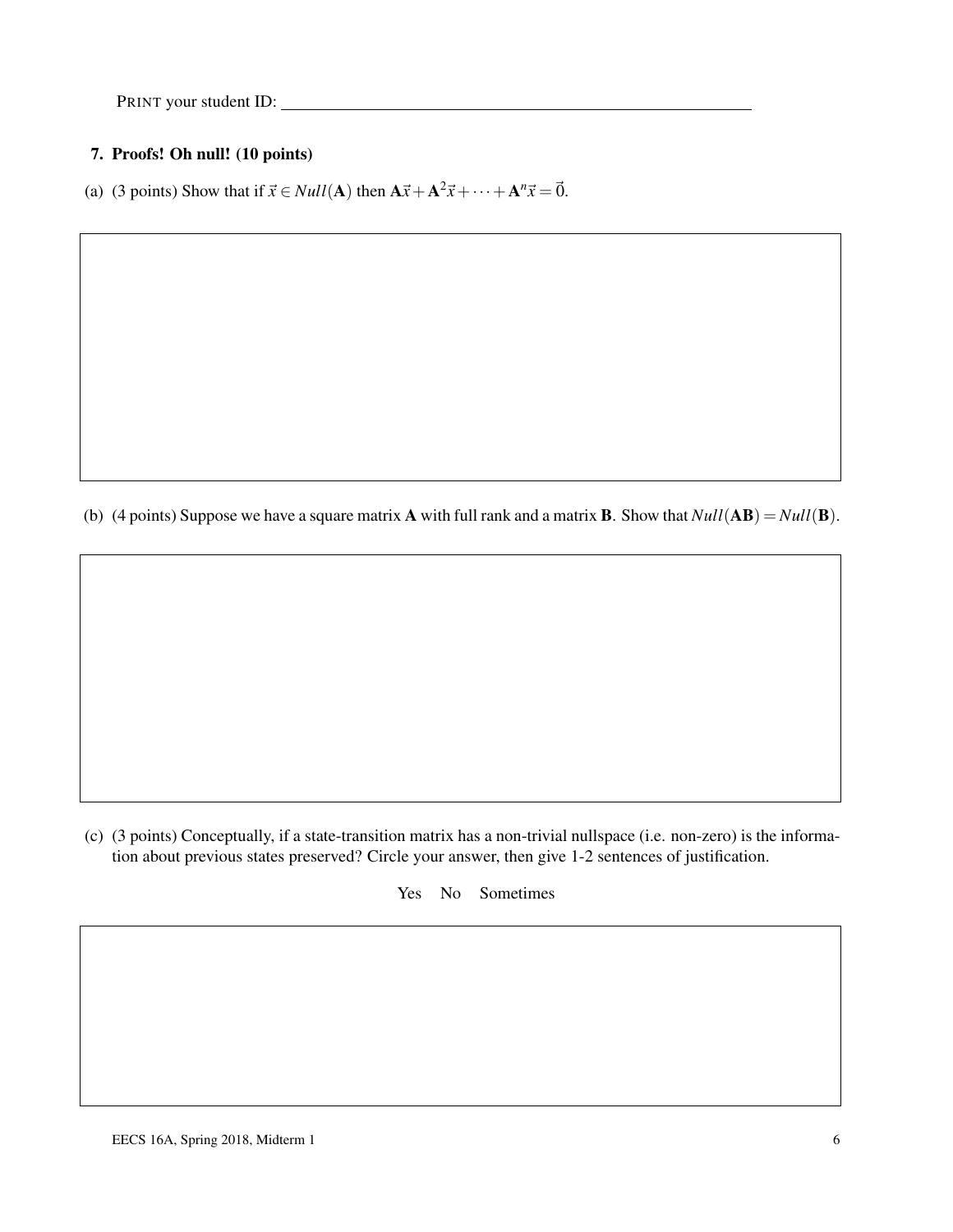#### 8. Linear Algebra in a Pinch! (16 points)

As you look at your smartphone to get Google Maps directions to TeaOne in Cory Hall, you realize that your smartphone is doing exactly what you do in class–linear algebra! As your fingers apply gestures to the screen, the phone is performing matrix transformations on the screen image.

In the following parts, we represent coordinates before transformation as  $\vec{x} = \begin{bmatrix} x_1 & x_2 \end{bmatrix}^T$  and coordinates after transformation as  $\vec{x}' = \begin{bmatrix} x'_1 & x'_2 \end{bmatrix}^T$ . Although specific points are labeled, the transformation applies to all points in the  $(x_1, x_2)$  plane.

(a) (5 points) You pinch the screen to zoom out, as shown in the figure below:



The point represented by a dot moves from  $(0,3)$  to  $(0,2)$ , and the point represented by a star moves from  $(-3,-1.5)$  to  $(-2,-1)$ . What is the transformation matrix, **A**, such that  $\vec{x}' = \mathbf{A}\vec{x}$  for this transformation?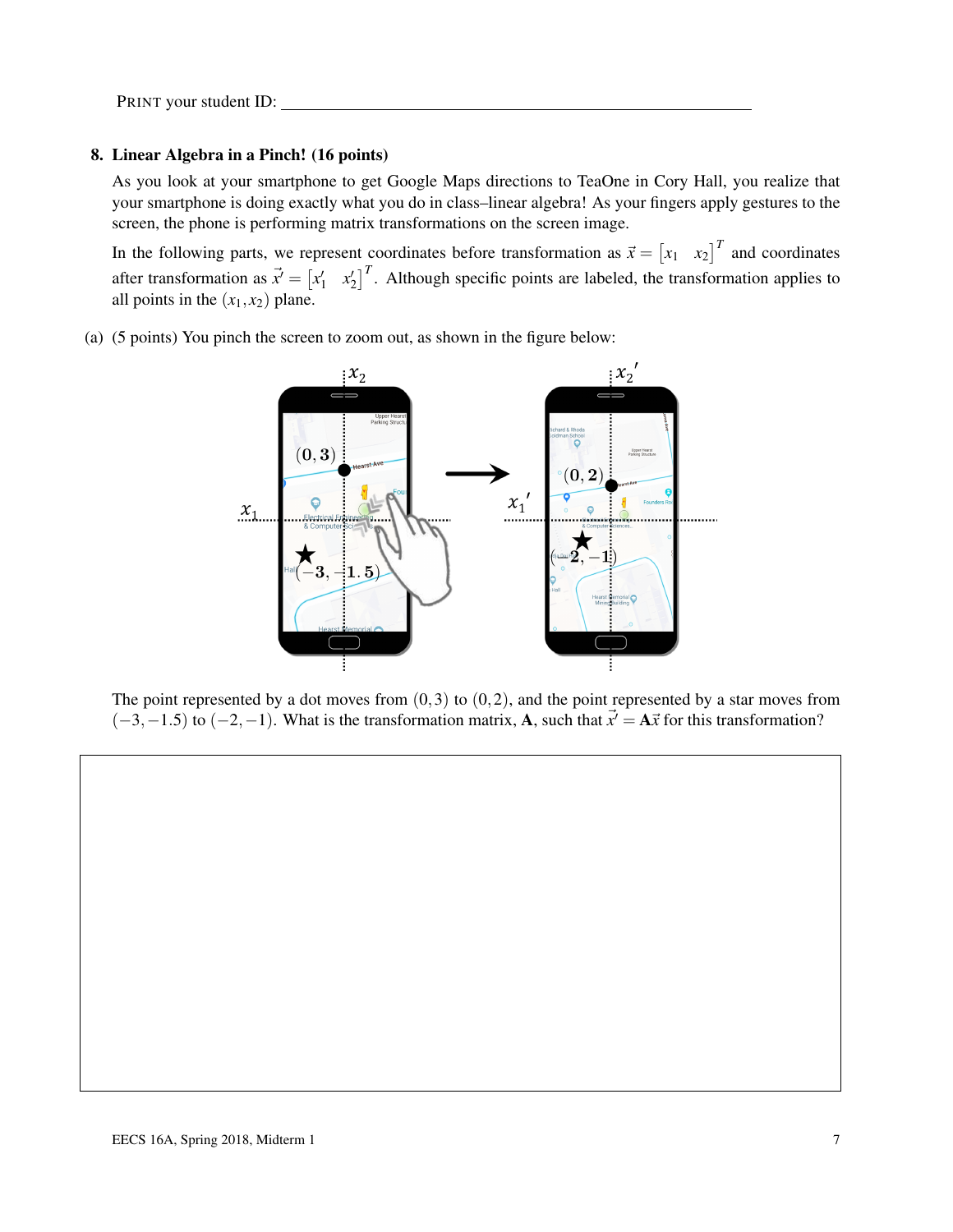(b) (5 points) Smartphones are smart, so if you rotate your phone, the map will reorient itself to make sure you can read it! That is, if you rotate your phone 90° clockwise, the map will rotate 90° counter-clockwise relative to the phone, as shown below.



The point represented by a dot moves from  $(0,3)$  to  $(-3,0)$ , and the point represented by a star moves from  $(-3,-1.5)$  to  $(1.5,-3)$ . What is the transformation matrix, **R**, such that  $\vec{x}' = \mathbf{R}\vec{x}$  for this transformation?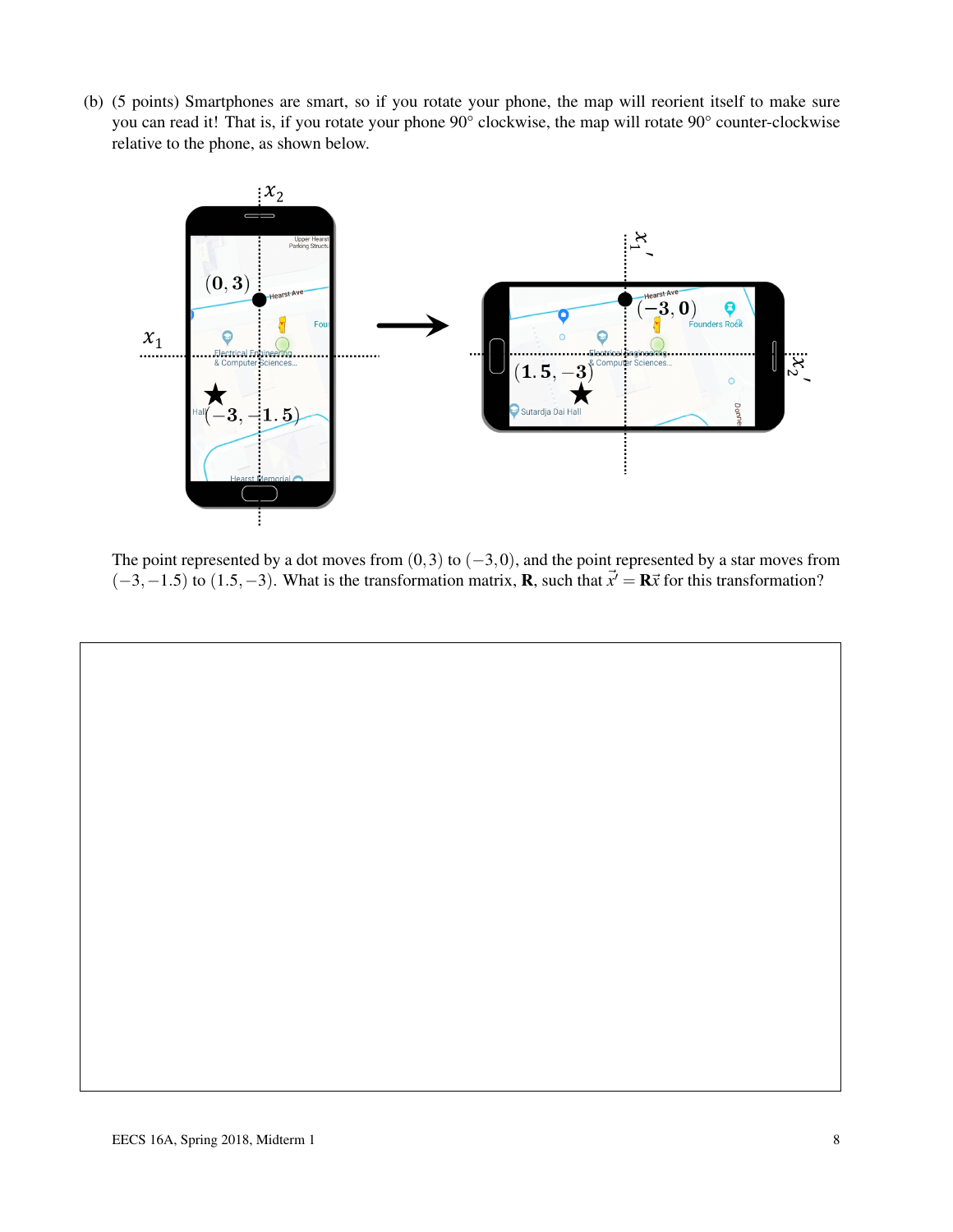(c) (6 points) So far, we have only done transformations that involve rotation and scaling, but another key feature of Google Maps is that we can scroll laterally across a map, as shown below.



The point represented by a dot moves from  $(0,2)$  to  $(2,2)$ , and the point represented by a star moves from  $(-2,-1)$  to  $(0,-1)$ .

In the previous parts we were able to represent the map transformations in the form

$$
\vec{x}' = \mathbf{A}\vec{x} + \vec{b}
$$

(Previously  $\vec{b} = \vec{0}$ .) What are A and  $\vec{b}$  for the scrolling operation above? Is this a linear transformation?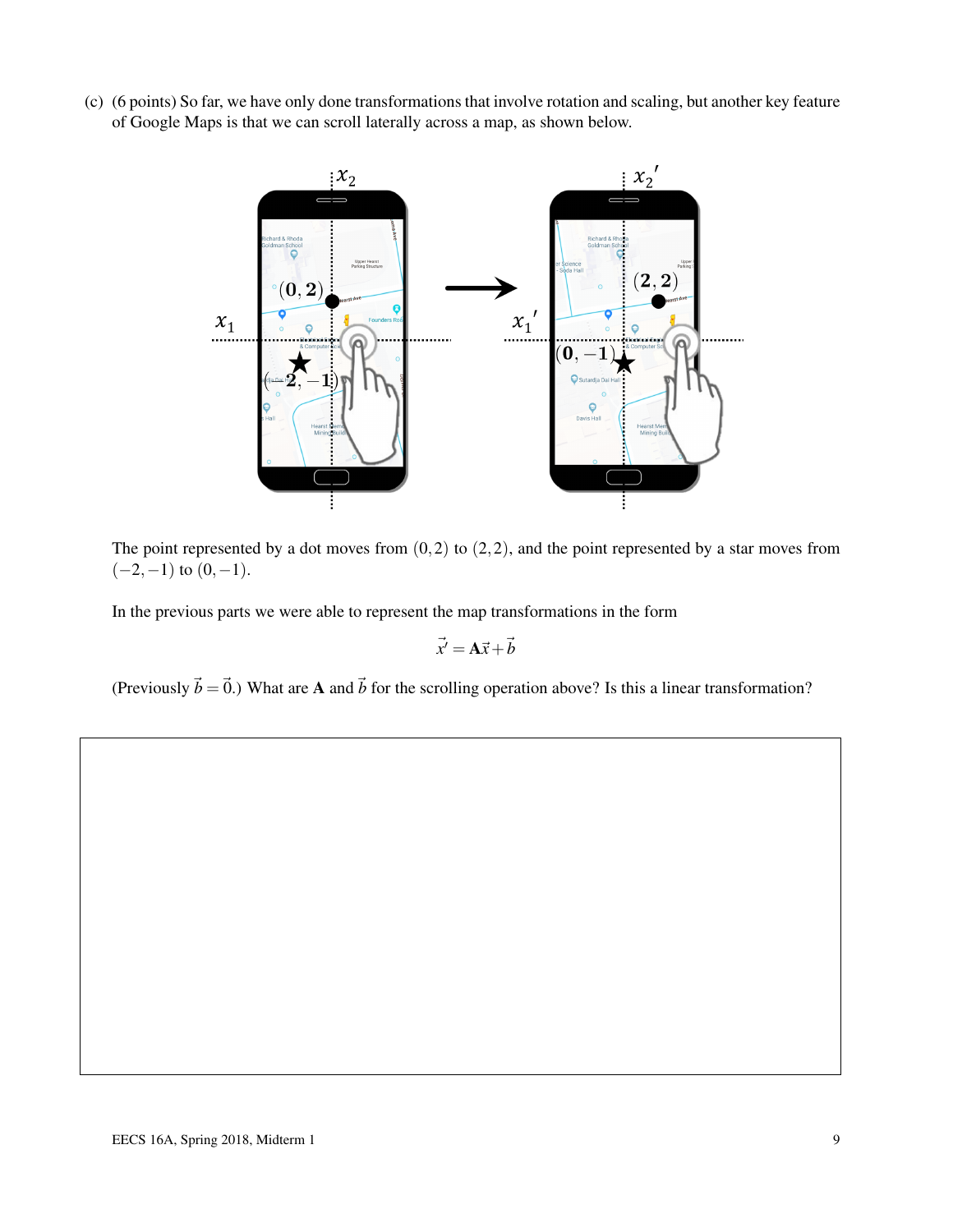#### 9. Mining Population (20 points)

There is a population of cryptocurrency miners. These miners are primarily interested in two coins: Oski-Coin and BearCoin, and they switch between mining the two coins in a predictable way. Every week, 20% of OskiCoin miners switch to BearCoin and 30% of BearCoin miners switch to OskiCoin. The remaining miners keep mining the same coin for the following week.

Let  $s_1[n]$  be the number of miners of OskiCoin on week *n* and  $s_2[n]$  be the number of miners of BearCoin on week *n*.

$$
\vec{s}[n] = \begin{bmatrix} s_1[n] \\ s_2[n] \end{bmatrix}
$$

(a) (2 points) Draw a well-labeled directed graph showing how the population of miners changes each week. Be sure to label each node and place appropriate weights on each edge.

(b) (2 points) Determine the state transition matrix A.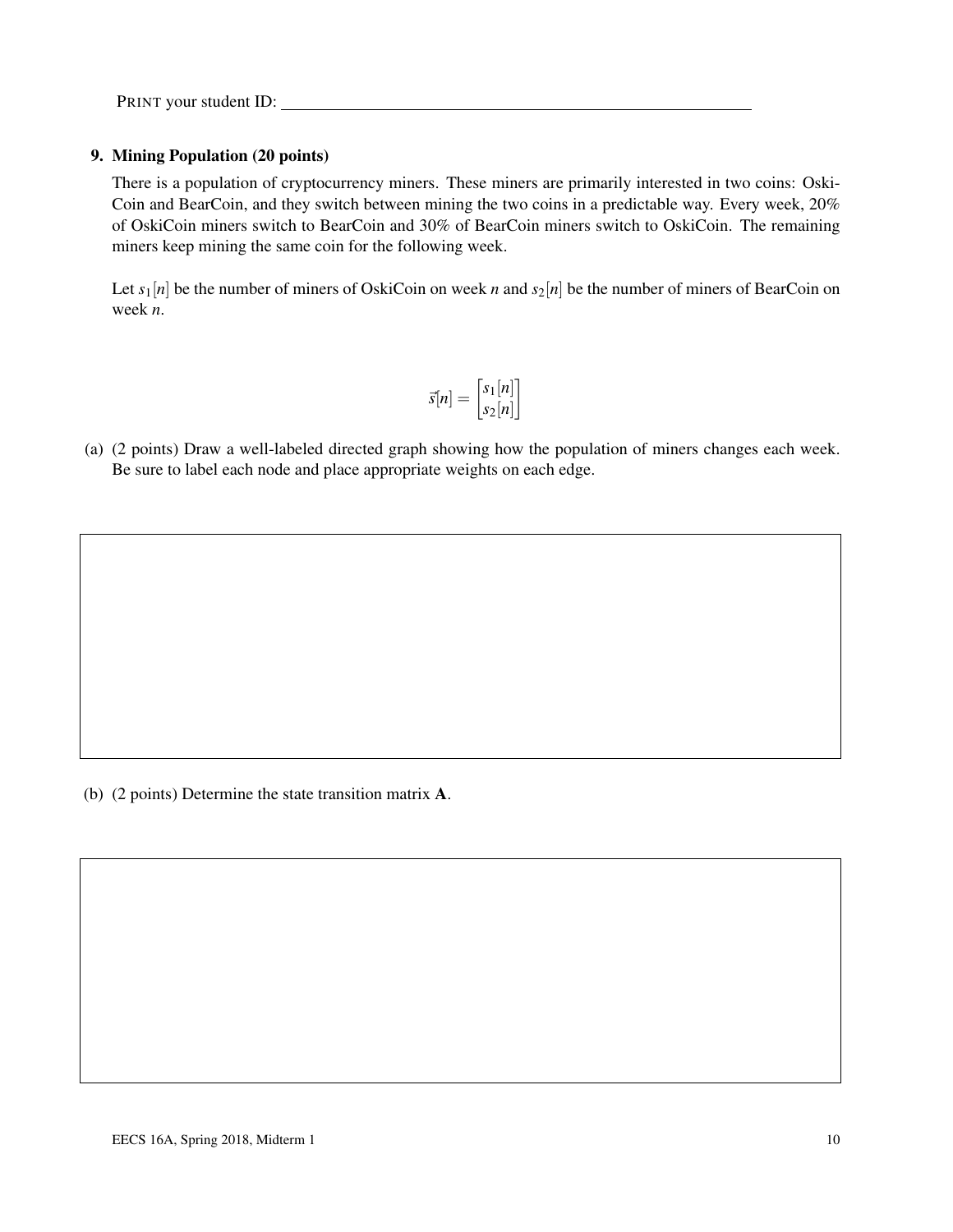(c) (5 points) Find the eigenvalues  $(\lambda_1 \dots \lambda_n)$  and eigenvectors  $(\vec{v_1} \dots \vec{v_n})$  of **A**.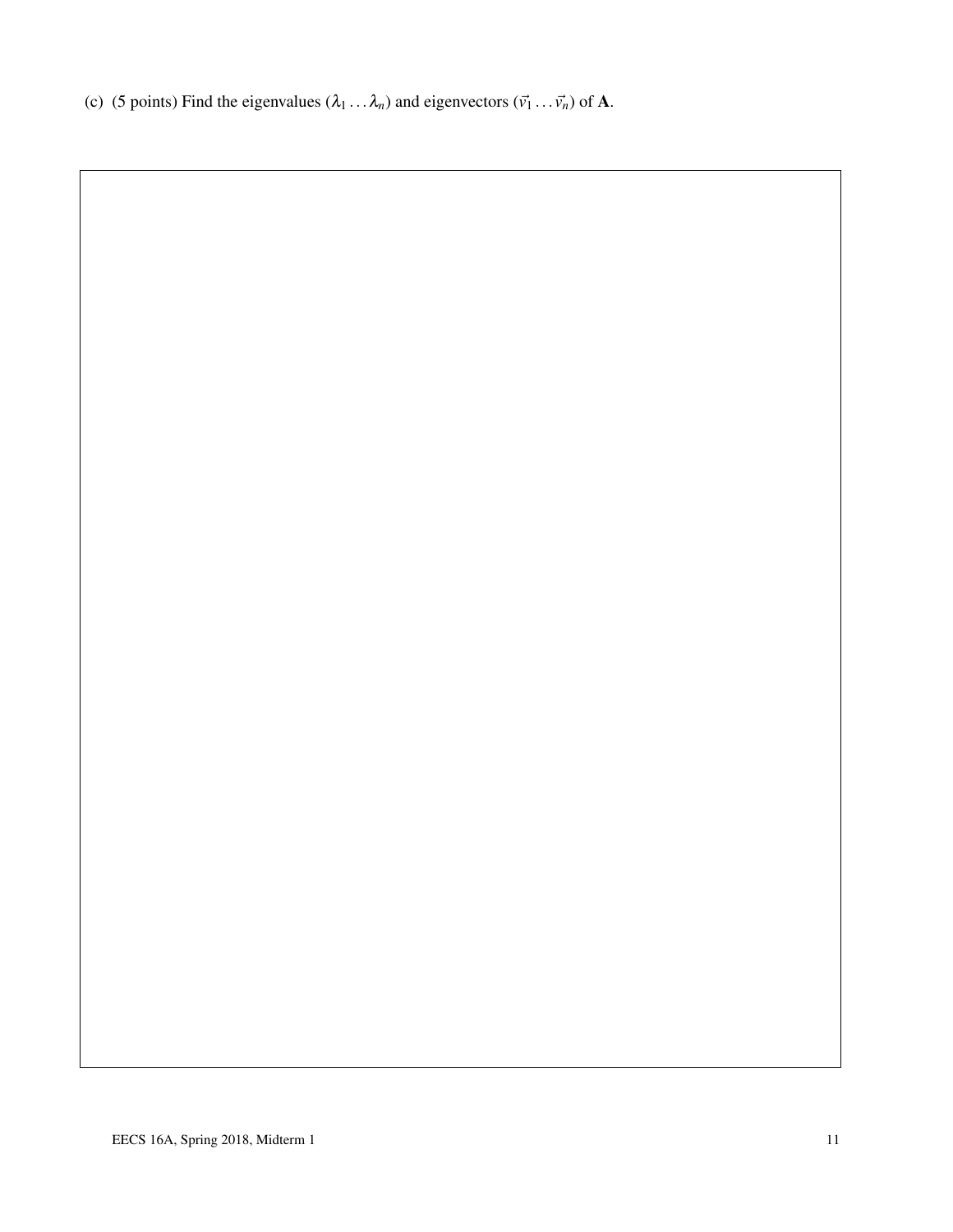(e) (6 points) If we start with 1000 miners mining OskiCoin and 0 miners mining BearCoin, then what will the steady state distribution of miners be?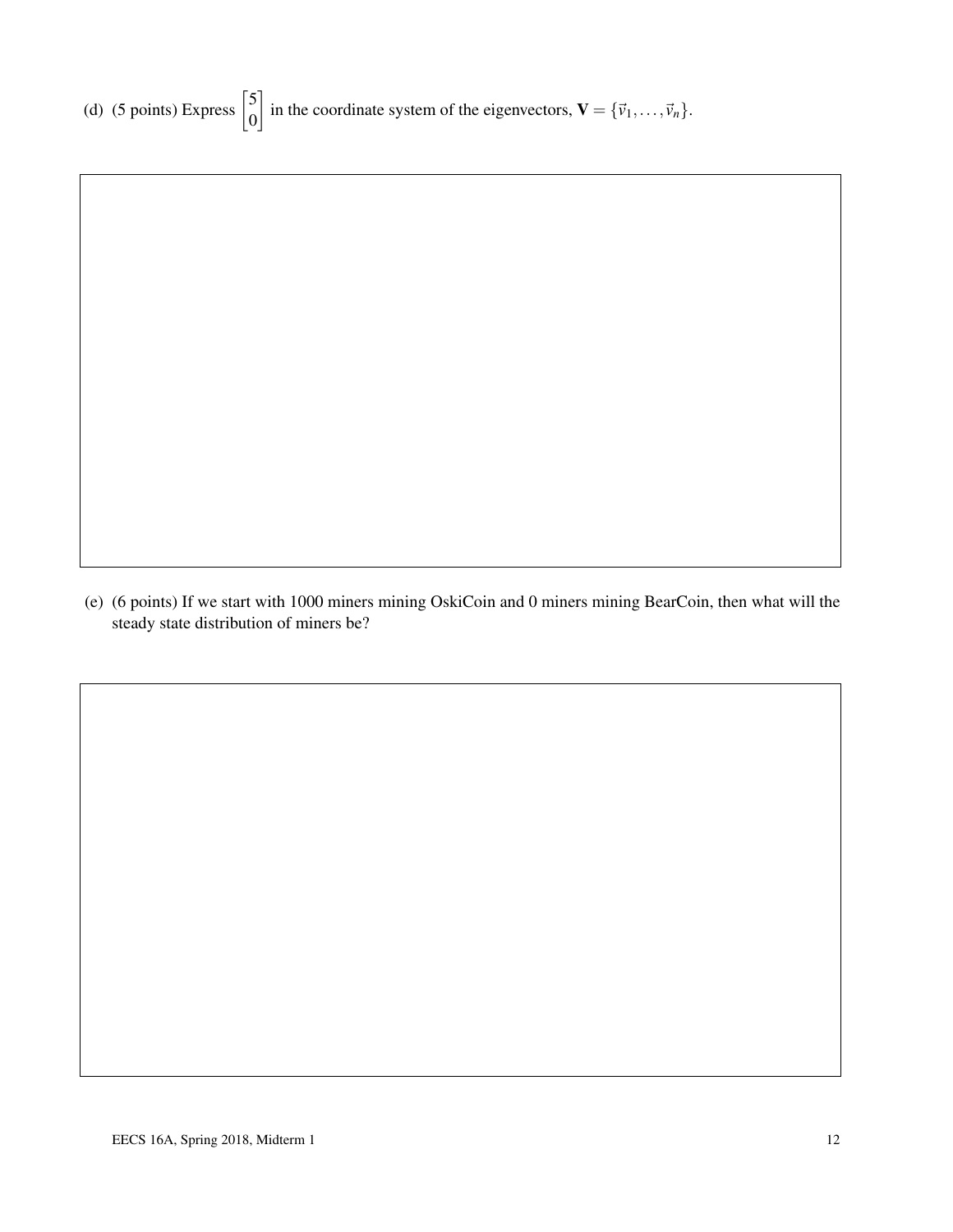#### 10. Bad Barometers (20 points)

Two scientists, Alice and Bob, want to determine the air pressure at the bottom and the top of Mt. Diablo. They know that pressure changes linearly with altitude. We represent the air pressure at the top and bottom of the mountain as a vector:

$$
\vec{p} = \begin{bmatrix} p_{bottom} \\ p_{top} \end{bmatrix}
$$

Scientist Alice first takes a pressure measurement at the bottom of the mountain. Then she starts hiking up. 10% of the way up she she takes a second measurement. She knows she can invert her system of equations, so she turns around. We can represent Alice's measurements as

$$
\vec{m}_a = \mathbf{A}_a \vec{p} \quad \text{where} \quad \mathbf{A}_a = \begin{bmatrix} 1 & 0 \\ 0.9 & 0.1 \end{bmatrix}
$$

Scientist Bob also takes a pressure measurement at the bottom of the mountain. He starts hiking and is enjoying the view so he hikes 50% of the way to the top where he stops and takes a second measurement. We can represent Bob's measurements as

$$
\vec{m}_b = \mathbf{A}_b \vec{p} \quad \text{where} \quad \mathbf{A}_b = \begin{bmatrix} 1 & 0 \\ 0.5 & 0.5 \end{bmatrix}
$$

Unfortunately, both scientists have old barometers that don't work very well, so rather than measuring the true pressure, they measure the pressure plus some offset,  $\vec{s}$ . We define  $\vec{q}$  to be the calculated pressure based on the inaccurate measurement:

$$
\vec{m}_a + \vec{s}_a = \mathbf{A}_a \vec{q}_a \qquad \qquad \vec{m}_b + \vec{s}_b = \mathbf{A}_b \vec{q}_b
$$

We are interested in the error,  $\vec{e}$ , which is the difference between the true pressure and the calculated pressure:

$$
\vec{e}_a = \vec{q}_a - \vec{p} \qquad \qquad \vec{e}_b = \vec{q}_b - \vec{p}
$$

(a) (4 points) Determine an expression for  $\vec{e}_a$  as a function of  $A_a$  and  $\vec{s}_a$ .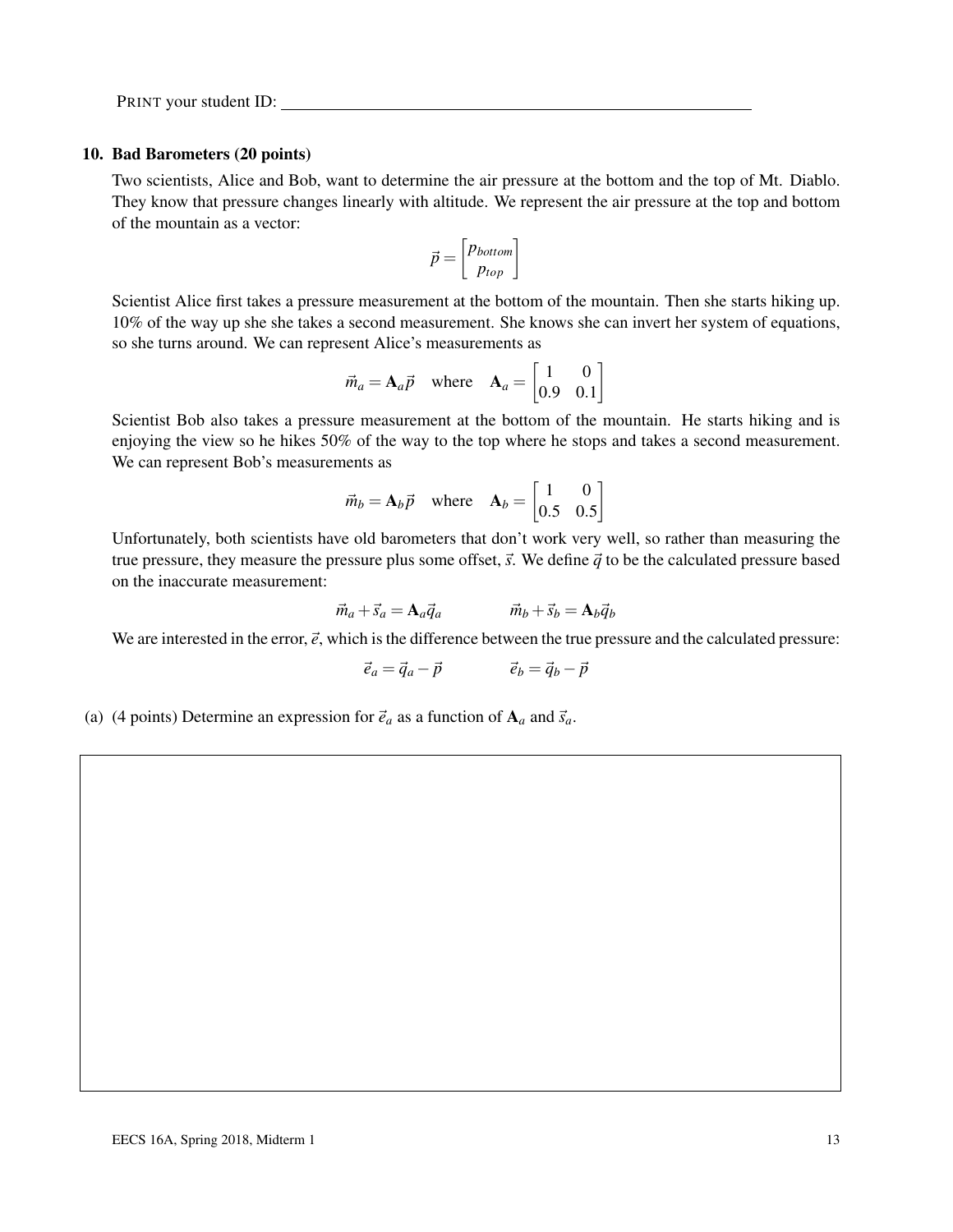(b) (6 points) Suppose that  $\vec{s}_a = \vec{s}_b = \begin{bmatrix} -1 \\ 1 \end{bmatrix}$ 1 . This means that our scientists measure pressure that is 1 kPa too low in their first measurement and  $\overline{1}$  kPa too high in their second measurement. (Both scientist have very similar old barometers, so they have the same offset for both measurements.)

Calculate Alice's error,  $\vec{e}_a$ , and Bob's error,  $\vec{e}_b$ .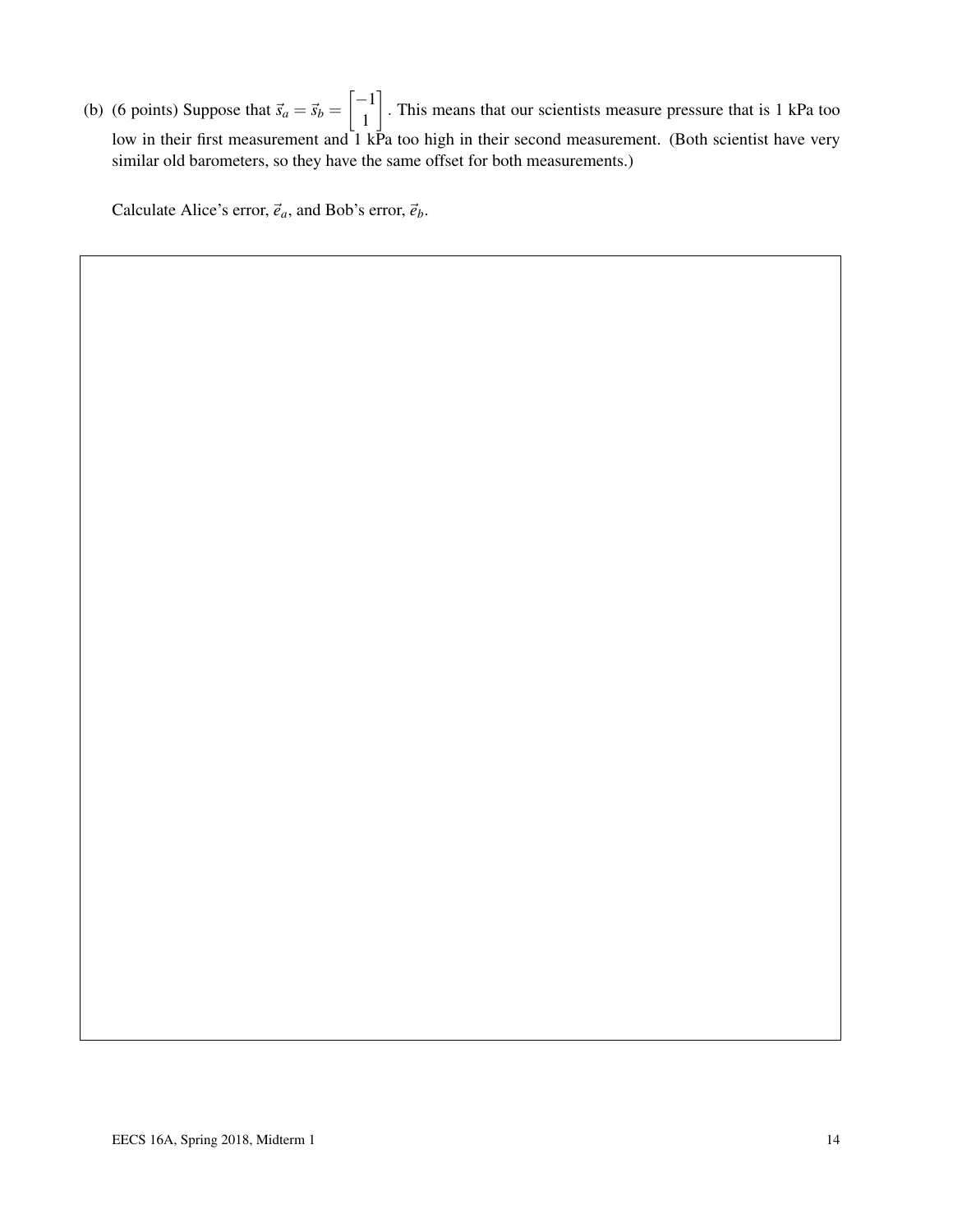(c) (6 points) Consider a general invertible, diagonalizable measurement matrix  $A \in \mathbb{R}^{n \times n}$  with eigenvalues  $\lambda_1 \dots \lambda_n$  and corresponding eigenvectors  $\vec{v}_1 \dots \vec{v}_n$ , and a general offset vector  $\vec{s} \in \mathbb{R}^n$ . Show that

$$
\vec{e} = \sum_{i=1}^n \frac{\alpha_i}{\lambda_i} \vec{v}_i
$$

where  $\alpha_1 \dots \alpha_n$  are scalar values such that  $\sum_{i=1}^n \alpha_i \vec{v}_i = \vec{s}$ .

(d) (4 points) You calculate the eigenvalues and eigenvectors for  $A_a$  and  $A_b$  to be the following:

| ${\bf A}_a$                                  |                                               | $A_h$                                        |                                               |
|----------------------------------------------|-----------------------------------------------|----------------------------------------------|-----------------------------------------------|
| $\lambda_1=1$                                |                                               | $\lambda_1=1$                                |                                               |
| $\lambda_2=0.1$                              |                                               | $\lambda_2=0.5$                              |                                               |
| $v_1 = \begin{bmatrix} 0 \\ 1 \end{bmatrix}$ | $v_2 = \begin{vmatrix} 1 \\ -1 \end{vmatrix}$ | $v_1 = \begin{bmatrix} 0 \\ 1 \end{bmatrix}$ | $v_2 = \begin{bmatrix} 1 \\ -1 \end{bmatrix}$ |

Based on the equation in Part (c) and the eigenvalues and eigenvectors above, which matrix  $(A_a \text{ or } A_b)$  is more sensitive to inaccurate measurements? In other words, which will have a larger error  $\vec{e}$ ? Does this agree with the trend you saw in Part (b)?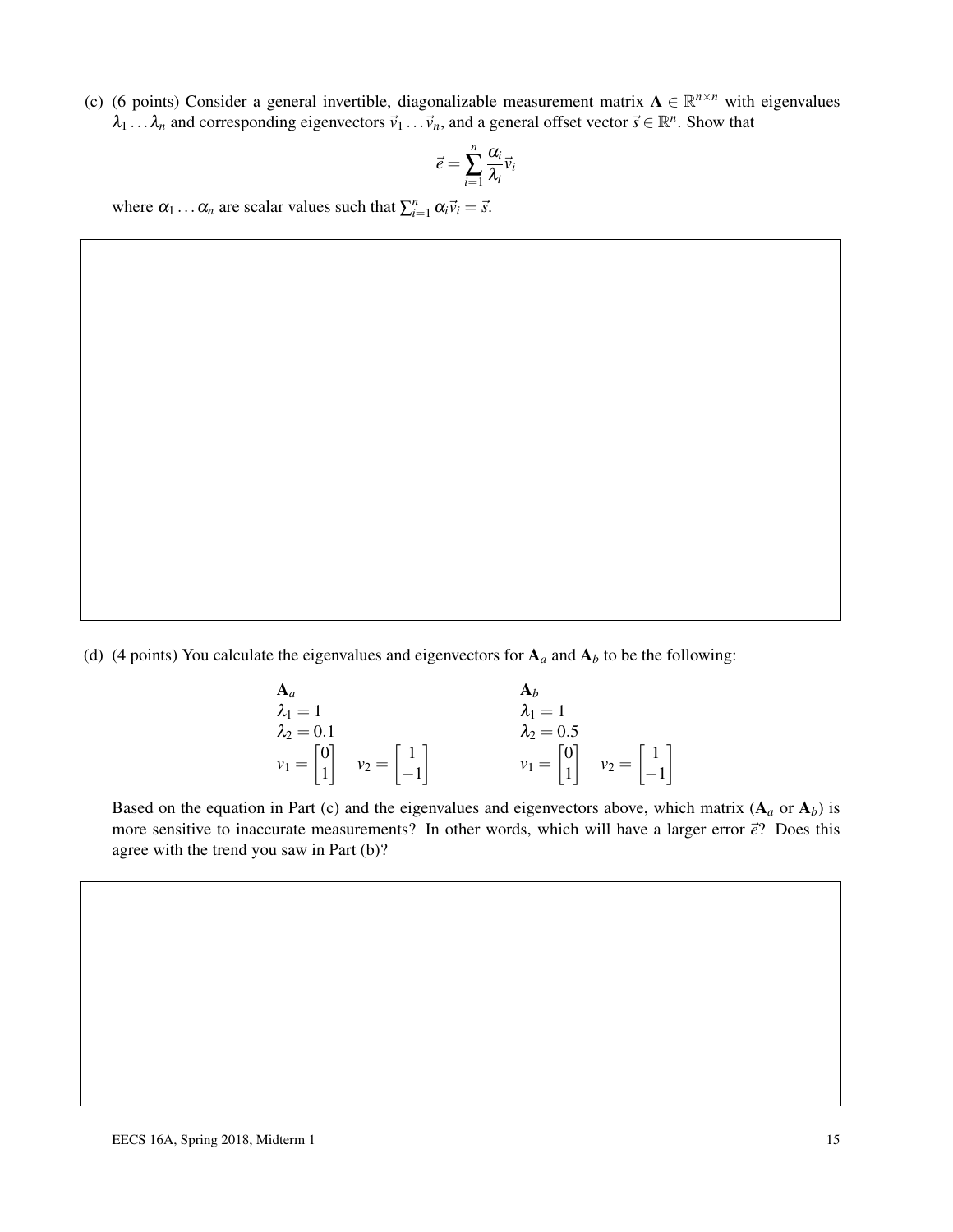Extra page for scratchwork. Work on this page will NOT be graded.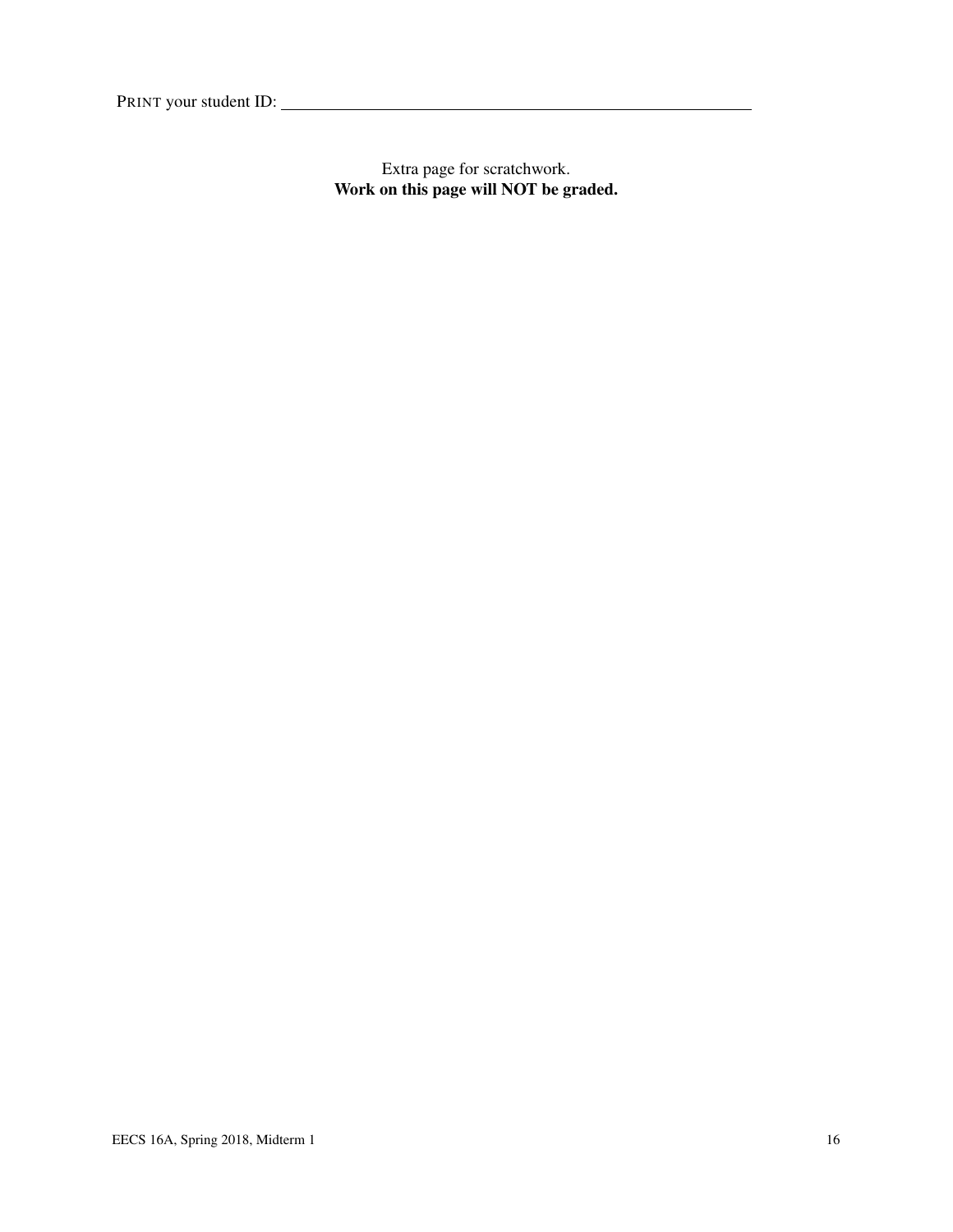Doodle page!

Draw us something if you want or give us suggestions, compliments, or complaints. You can also use this page to report anything suspicious that you might have noticed.